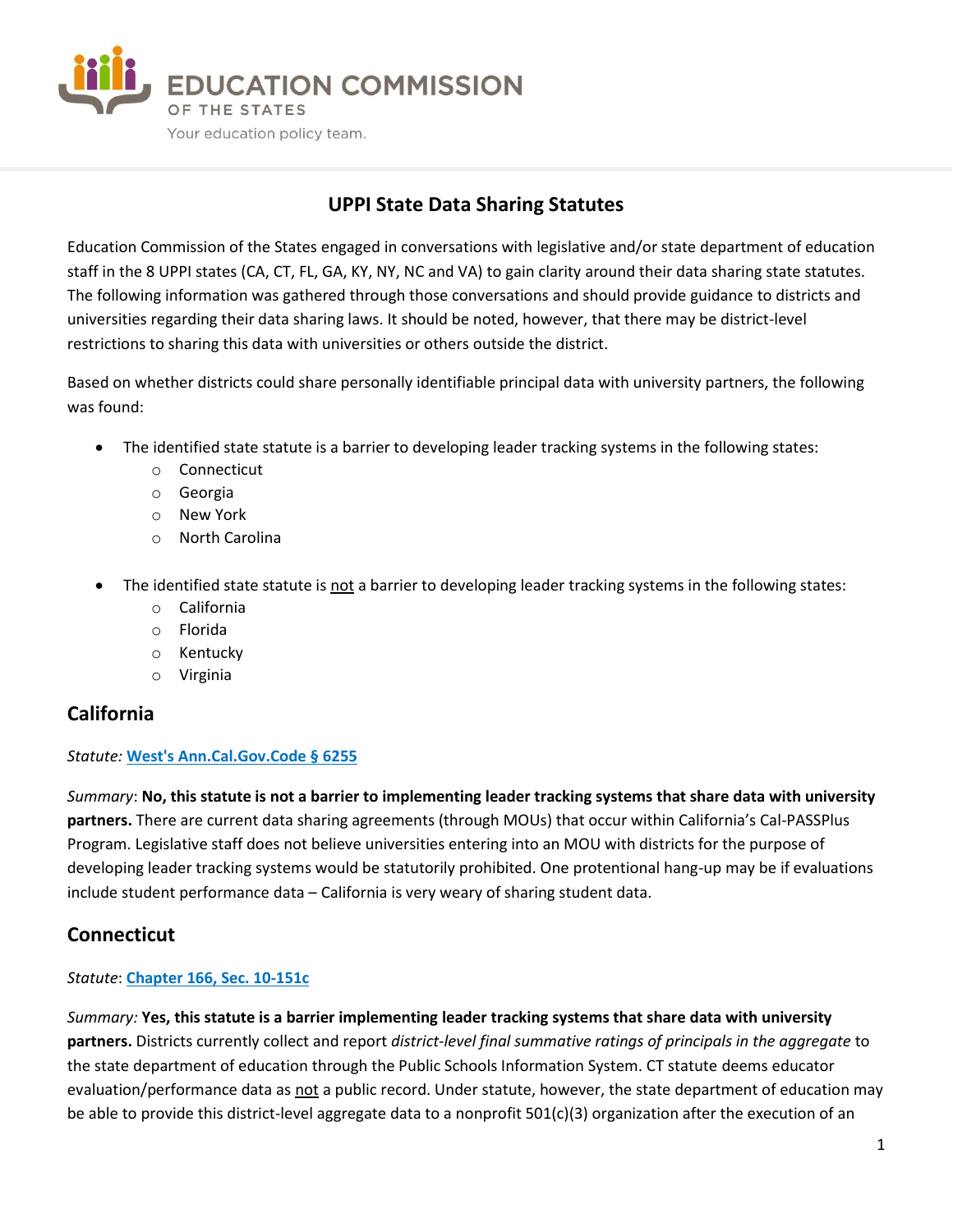appropriate data protection agreement. However, *most other educator data, would not be subject to the protections afforded to educator evaluation and can be or already are released.*

## **Florida**

#### *Statute*: **[West's F.S.A. § 1012.31](http://www.leg.state.fl.us/statutes/index.cfm?App_mode=Display_Statute&Search_String=&URL=1000-1099/1012/Sections/1012.31.html)**

*Summary:* **No, this statute is not a barrier to implementing leader tracking systems that share data with university partners.** FLDOE already collects individually identifiable information on any completers and provides it to university programs through a secure database, including performance evaluation scores. However, if the university programs want specific strengths that are rated on a performance evaluation (rather than summative ratings), they would likely need to enter into an agreement (i.e. MOU) to share that information.

## **Georgia**

#### *Statute:* **[Ga. Code Ann., § 20-2-210](http://law.justia.com/codes/georgia/2010/title-20/chapter-2/article-6/part-6/subpart-2/20-2-210)**

*Summary:* **Yes, this statute is a barrier to implementing leader tracking systems that share data with university partners**. Data can be share within the district, but the individual principal would have to sign a release form to allow the data to be shared with a university.

## **Kentucky**

*Statute*: **[KRS § 156.557](http://www.lrc.ky.gov/statutes/statute.aspx?id=42137)**

*Summary:* **No, this statute is not a barrier implementing leader tracking systems that share data with university partners.** However, per the newly enacted **[S.B. 1](http://www.lrc.ky.gov/recorddocuments/bill/17RS/SB1/orig_bill.pdf)**, there is no longer a uniform evaluation system utilized in Kentucky - which would make the data messy.

## **New York**

#### *Statute*: **[McKinney's Education Law § 3012-c](http://codes.findlaw.com/ny/education-law/edn-sect-3012-c.html)**

*Summary:* **Yes, this statute is a barrier to implementing leader tracking systems that share data with university partners.** Per state department of education regulation, the governing body of each school district shall annually review the performance of all building principals Such procedures shall be filed in the district office and available for review by any individual no later than September 10th of each year. *However, per state statute, any annual professional performance review data must not include personally identifying information.*

## **North Carolina**

#### *Statute:* **[§115C-319](http://www.ncleg.net/EnactedLegislation/Statutes/PDF/BySection/Chapter_115C/GS_115C-319.pdf)**, **[§115C-320](http://www.ncleg.net/EnactedLegislation/Statutes/PDF/BySection/Chapter_115C/GS_115C-320.pdf)**, and **[§115C-321](http://www.ncleg.net/EnactedLegislation/Statutes/PDF/BySection/Chapter_115C/GS_115C-321.pdf)**

**Summary: Yes, this statute is a barrier implementing leader tracking systems that share data with university partners**. Per new regulation (**[S.B. 599](http://www.ncleg.net/Sessions/2017/Bills/Senate/PDF/S599v7.pdf)**), educator preparation programs can request the information from districts related to teacher performance including performance based on the standards and criteria, proficiency and growth of students and the perseverance of beginning educators in the profession. However, this information needs to be